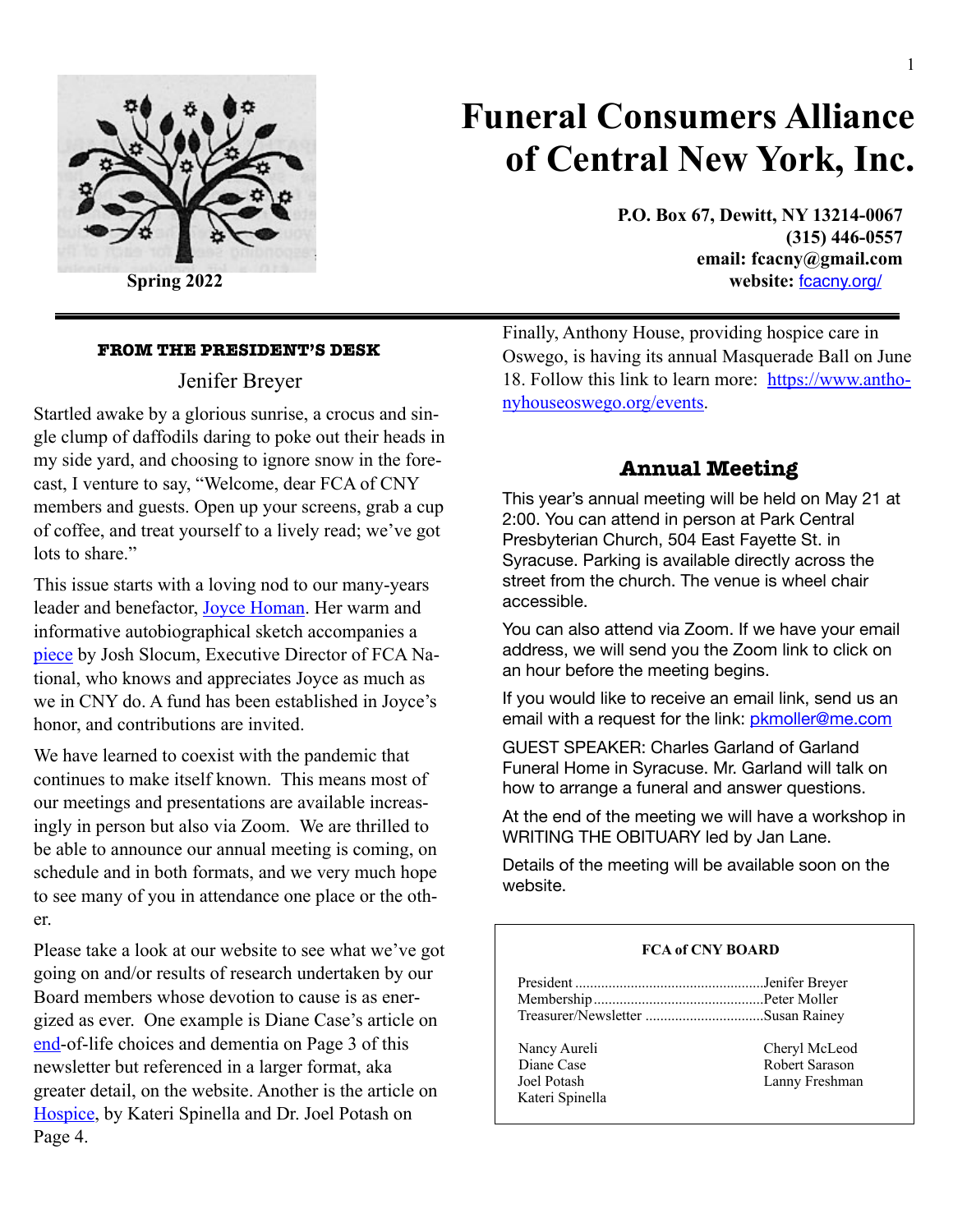#### <span id="page-1-0"></span>**One Funeral, Then Seven**

#### **By Joyce Homan**

A big event in an otherwise ordinary childhood stands out in my mind to this day: my grandfather lying so still in a box in his living room surrounded by a suffocating mass of flowers. Puzzled, I watched men crying.

I know there were other family deaths during my young years but I was shielded from attending them.

Fast forward to my mid-twenties when my husband's father died not yet having met his first grandchild. Planning was a blur of confusion and grief in the chaos of that cross-county trip. Just a few years later, funerals began occurring in our family at such a rate that it seemed like trees falling among us. Father, Grandmother, Aunt, Uncle, Brother, Stepfather…

These contrasting services produced such emotion that it led me to investigate the hows and whys of funerals. Even the terminology needed clarity— *GPL*, *basic services, cash advances, alternative container use of facilities, outer burial vault*. Our family's end of life rituals had been in four different states and I found that each state had its own rules. There is little uniformity in the USA.

I learned surprising things like embalming is not required, the cremation fee is not included in Direct Cremation, a casket is not required for a cremation and not all States require a funeral director.

During this upheaval, in 1963 we moved to Syracuse just after the founding of an important organization— The Memorial Society. This activist group started after Jessica Mitford's eye-opening book *The American Way of Death* exposed the excesses of the funeral Industry. After joining and attending a few meetings, I raised my hand once too often, which led me on a path of working with wonderful like-minded people locally and nationally. In 1991, when I took the reins here as president from Reverend Norman Keim, my husband Ray, always eager for a good cause, spent hours at the computer as we transferred the paper instructions once stored at cooperating funeral directors' offices into the society's membership files.

I hesitate to cite specific names for fear of omission, but many Syracusans gave time to energizing the organization by writing letters, redoing the bylaws,

building interest by spreading the word about dignified, affordable funerals. After all, why should a family bankrupt itself for a service that in no way reflects the taste of the deceased. Why not go shopping for a funeral? Why not talk about it? Death is not a secret society for the few!

Memorial Societies popped up all over the country but the name caused confusion. After much semantic struggle, the national organization adopted the current name Funeral Consumers Alliance. I was present as a delegate when that happened as by this time, I had been promoted upstairs to the national board. A lover of travel, these meetings around the country were interesting, and my husband and I could always tick off another museum on our way.

Being on the FCA board meant leaving the 19th century and entering the 21st. It required my mastering the computer, making conference calls, attending business meetings and state regulatory sessions by means of air travel—honing the right side of my brain the art teacher part of me had not been using, although designing the funeral planning booklet *Before I Go, You Should Know* with illustrations by Edward Gorey was one substantial contribution that I happily made.

After my husband's death, I found myself active again on the national board and in 2005 agreed to a two-year term as president. I followed three fine gentlemen presidents, two of whom were lawyers. Daunting. I was fortunate that their advice was always kind and relevant. With an excellent board we tackled budget, fundraising, the Federal Trade Commission, legal issues, and tried to demand pricing transparency from the increasingly glamorized services as more corporations took over local funeral homes.

My four children have laughed at "mom's hobby of funerals" but they will be glad when they find my instructions and see what the savings will be. This has been a 50-year saga of working to educate myself and helping others to choose sensible after-death arrangements. The upside has been making great friends all over the country; working, eating, drinking and laughing with terrific conservationists—putting the fun in funerals. There was no downside.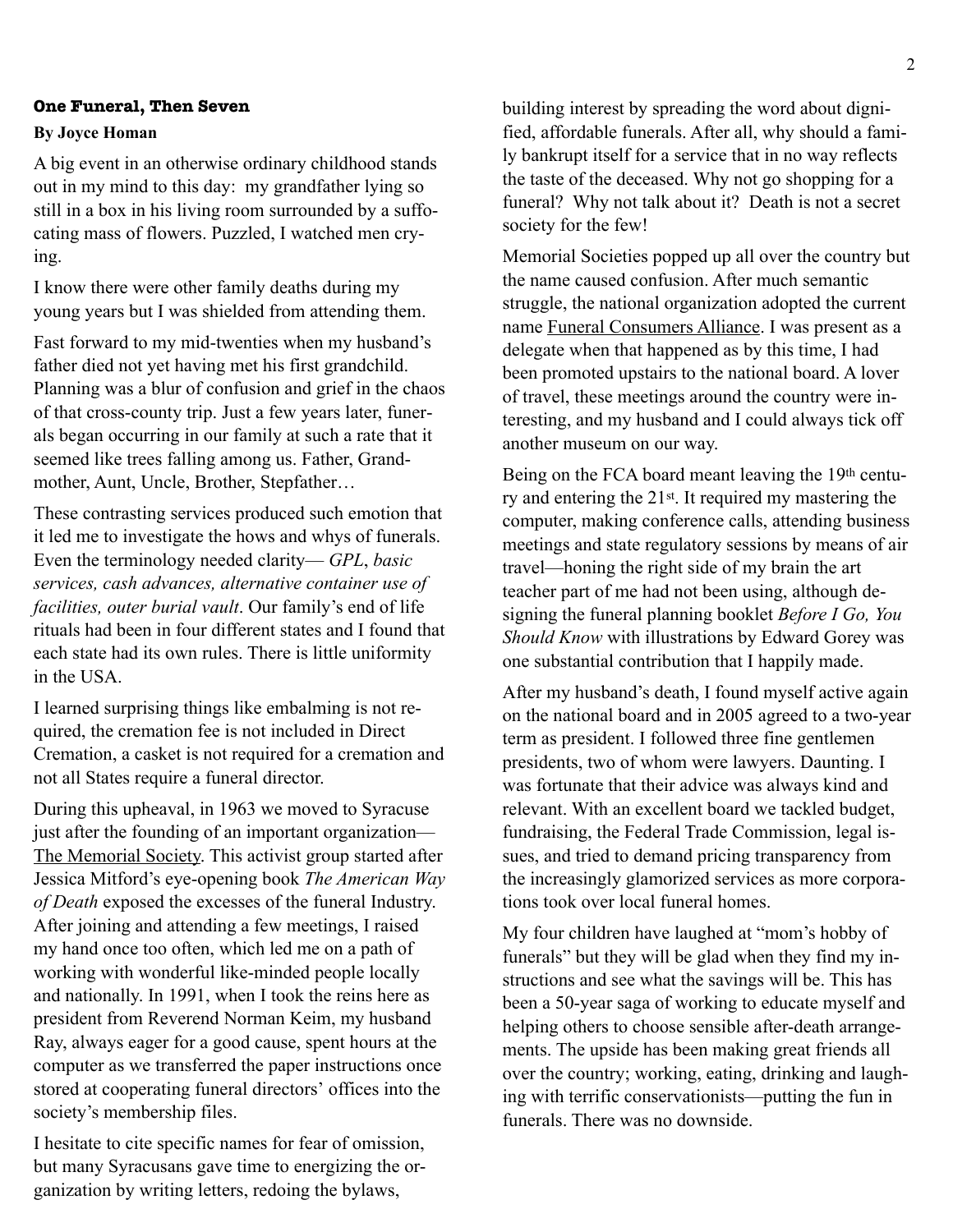#### <span id="page-2-0"></span>**Josh on Joyce Homan**

#### **By Josh Slocum, Executive Director, Funeral Consumers Alliance**

 In the Funeral Consumers Alliance family, there's a core group of volunteers who are in it for the long haul. More than most, they know how necessary our mission is. After all, most Americans don't pass funeral planning information down to their kids.

Joyce Homan is a member of this special group. Her retirement from the board of the FCA of Central New York will leave a big gap to fill. What you may not know is how much Joyce has done nationally for our collective mission. During my almost 20 years as FCA's executive director, I've known Joyce the whole time. She served two terms on the national board, one of them as our president.

I'll never forget her line at our biennial conference many years ago, reminding all the volunteers not to undersell their efforts. We FCA people are often bashful about asking for donations to support the work, but Joyce was having none of it. Ask for more, and ask more often, she said, because the donations go to good work that no one else is doing.

She called it "the Chivas Regal effect." In a word, she advised us to package ourselves as if the work we did was worth it, because it is.

Over these years, Joyce became both a colleague and a personal friend I was delighted to stop over with on holidays for a meal together, or a restful night in the world's most comfortable guest bedroom. I presume that, just because she's retiring, that won't mean she's going to stop eating. So if you're in the mood for India—call Joyce first. Mild spice, please, but a good variety.

And if you don't already know, when it comes to Joyce, looks can be deceiving. Underneath the grandmotherly exterior is a wicked sense of humor. One April 1 about 15 years ago, Joyce sent me a surprising email that had my heart in my throat. She wouldn't be able to continue her service on the FCA board, she related, because of a serendipitous romance she'd struck up with an undertaker from the world's largest funeral and cemetery company. I have to admit that I spent an entire afternoon fretting before I looked at the date.

This should be wrapped up before it begins to look like a premature obituary (gotcha, Joyce!). Mrs. Homan, hats off to you for years of your time, heart, and financial support to our efforts to try to make the worst day in people's lives a little bit easier.

#### <span id="page-2-1"></span>**End-of-Life Decisions and Dementia**

#### **By Diane Case**

Discussing our end of life wishes with family and close friends is generally not easy. Even when couples share their wishes with each other, adult children may not be included. This may lead to hurt and angry feelings, as in my friend's situation. When she followed her husband's adamant wishes, her children were angry that she didn't seek aggressive measures to try to save him.

Adding in cognitive impairment or dementia makes planning more challenging. A person with dementia needs to make these choices while they still have capacity.

The Compassion & Choices organization has a seven page form titled *Dementia Provision Advance Directive Addendum*.

This form lists behaviors (called markers) followed by four care choices.

The first marker is *I have forgotten everything about my past, but still recognize those closest to me*.

- A. I want to live as long as possible.
- B. I want no life saving treatments
- C. I want to be kept comfortable, avoid or stop treatments that may prevent me from dying from other diseases.
- D. I want to be kept comfortable, stop all treatments, and withhold food and fluid so I can die peacefully.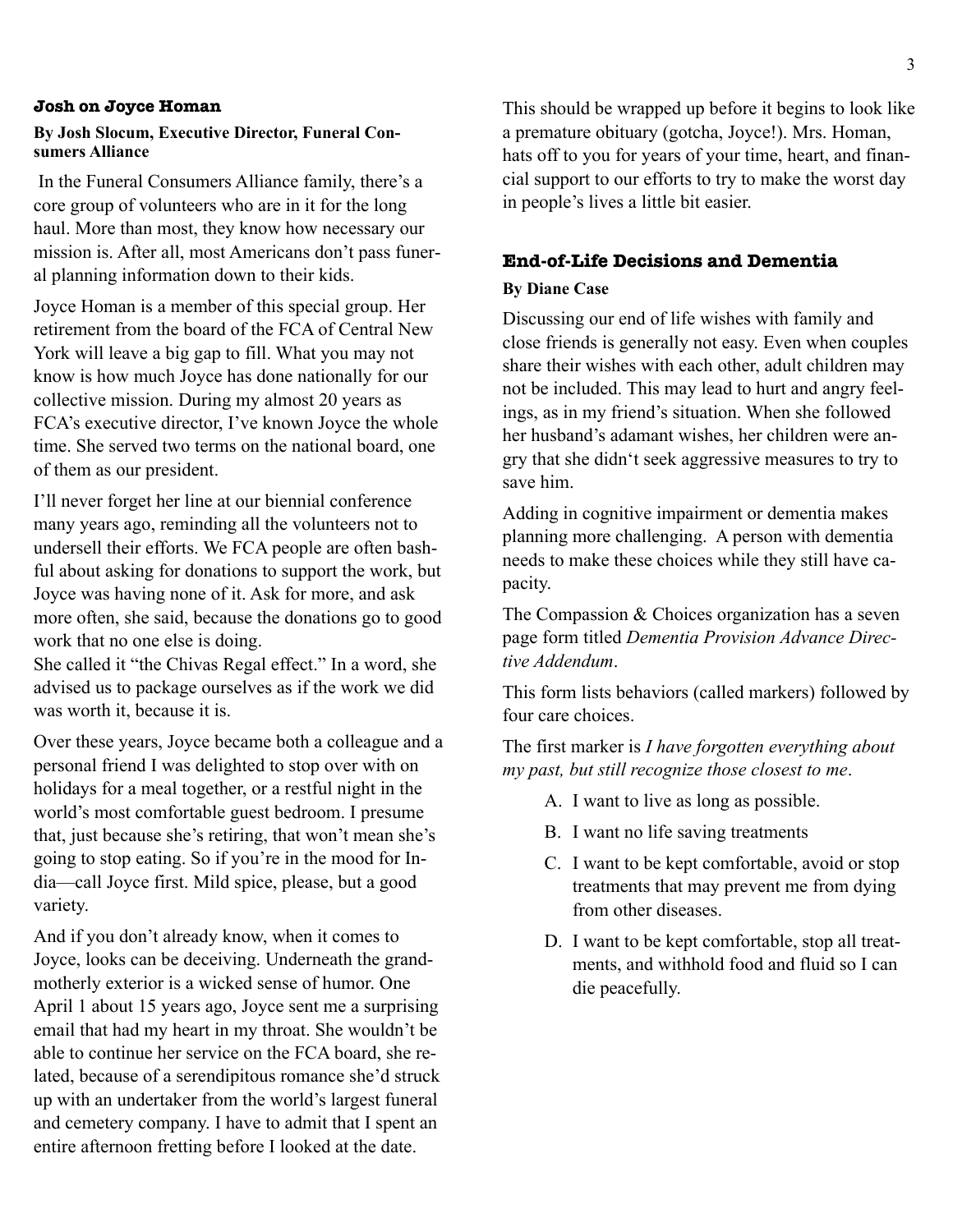The person selects desired care for each marker. There is additional space for the person to select his or her own marker and desired care. When completed, the form is to be shared with medical providers, family, and caregivers. It can be used when assessing long term care facilities to seek their willingness and assurance that these wishes will be honored and carried out.

A copy of the form is available on our website: fcacny.org

For additional information go to Compassion & Choices Dementia Values & Priorities Tool ([https://](https://values-tool.compassionandchoices.org/) [values-tool.compassionandchoices.org/](https://values-tool.compassionandchoices.org/)), or Compassion & Choices, P.O. Box 101810 Denver, Colorado 80258, (800) 247-7421.

### <span id="page-3-0"></span>**Hospice**

#### **By Kateri Spinella**

Families are privileged to have hospice services in their communities! What is hospice? My *Harcourt Brace Student Dictionary* (1968) defines "hospice" as a place of rest or shelter for travelers, especially one maintained by a religious group. Also, my dictionary defines "hospitality" as a friendly welcoming of guests or strangers. Combining the two definitions, we see that hospice is a friendly welcoming place for people who have terminal illnesses to provide them with rest, shelter, and services as they travel from this life to the next one.

Hospice services usually take place in the patient's home but can often take place in Comfort Care Homes which are very popular and important today. Terminally-ill persons want to die at home or in a homelike setting. When supervision and care 24/7 is not available or possible at home, the terminally-ill person appreciates that care can be provided in the homelike setting of a Comfort Care Home.

Hospice Outreach is a model for compassionate and quality care for persons with life-limiting or life-ending illnesses. Their team-oriented approach to the best medical care, symptom management, emotional, and spiritual support is focused on the person's needs and wishes. Hospice also extends needed support to the person's family.

Hospice is service when there is a need. The terminally-ill person and the family can determine which of

hospice's services they wish to receive. The Hospice team can manage the person's pain and symptoms; assist the person with emotional, and spiritual aspects of dying; provide needed medications, medical supplies and equipment; and coach the family on how to care for the dying person. Home aides provide personal care needs and other services such as laundry, and volunteers, as part of the team, can provide emotional support or stay with a loved one while the caregiver goes out to grocery shop or keep appointments and deliver special services such as physical and speech therapy, as well as music or art therapy.

A person with a terminal illness qualifies for hospice care if life expectancy is to be six months or less if the disease runs its expected course. Medicare, Medicaid, and most insurance companies will pay for hospice care. Also, the person's primary physician is encouraged to remain a part of the patient's care while in hospice.

It is common and ideal for hospice to assist in preserving the person's quality of life at end of life. It is a stressful and emotional time which is improved by the compassionate care provided by the team.



\*Available for a limited time only. Limit one (1) per person. Subject to change without notice. Provided "as is" and without any warranties. Nontransferable and is the sole responsibility of the recipient. May incur damages arising from use or misuse. Additional parts sold separately. Your mileage may vary. Subject to all applicable fees and taxes. Terms and conditions apply. Other restrictions apply.

WORDS MEAND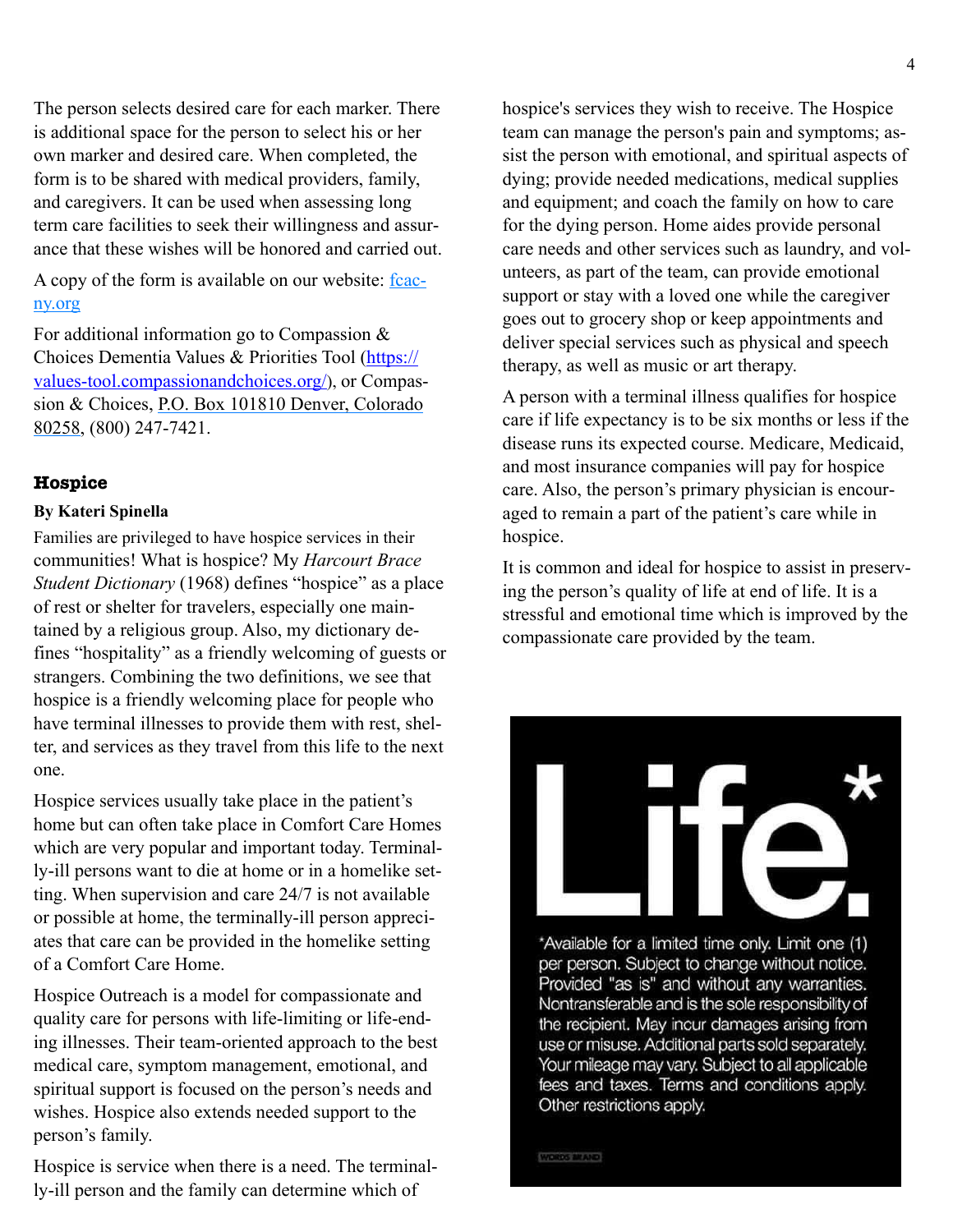The care given includes medicine and medical supplies, emotional support, and spiritual support; in short, whatever the person needs at this time. For hospice, the comfort of the person is primary. Also important is the encouragement and support to the family at the end-of-life moment.

This article is the result of a collaboration between Kateri Spinella, director of Anthony House in Oswego, and Dr. Joel Potash, former medical director of Hospice of Central New York.

# **Question Corner**

Where is medical aid in dying available in the US?

Medical aid in dying is available in Washington,DC (2017).The following lists the ten states where it is legal followed by the year it took effect.

Oregon (1997), Washington (2009), Montana (2010), Vermont (2013), California (2016, reauthorized 2021), Colorado (2016), Hawaii (2019), New Jersey (2019), Maine (2019), New Mexico (2021).

Sharing our support for this bill may be helpful to expedite enactment in NY State.

Resource: Winter 2022 edition of *Compassion & Choices* Magazine

# **Recent Articles Worth Reading**

Federal program offers cash to cover COVID-19 funeral costs:

[https://apnews.com/article/coronavirus-pandemic](https://apnews.com/article/coronavirus-pandemic-business-health-emergency-management-federal-emergency-management-agency-0b63f9fcbf4ea0c5948adddc53e6b1c7?fbclid=IwAR2chUXG1VJIGVXIZ6zQ5U0wkNn1rA-zCkxDb6EHYG92ypQWrZGE9bl48mY)[business-health-emergency-management-feder](https://apnews.com/article/coronavirus-pandemic-business-health-emergency-management-federal-emergency-management-agency-0b63f9fcbf4ea0c5948adddc53e6b1c7?fbclid=IwAR2chUXG1VJIGVXIZ6zQ5U0wkNn1rA-zCkxDb6EHYG92ypQWrZGE9bl48mY)[al-emergency-management](https://apnews.com/article/coronavirus-pandemic-business-health-emergency-management-federal-emergency-management-agency-0b63f9fcbf4ea0c5948adddc53e6b1c7?fbclid=IwAR2chUXG1VJIGVXIZ6zQ5U0wkNn1rA-zCkxDb6EHYG92ypQWrZGE9bl48mY)[agency-0b63f9fcbf4ea0c5948adddc53e6b1c7?](https://apnews.com/article/coronavirus-pandemic-business-health-emergency-management-federal-emergency-management-agency-0b63f9fcbf4ea0c5948adddc53e6b1c7?fbclid=IwAR2chUXG1VJIGVXIZ6zQ5U0wkNn1rA-zCkxDb6EHYG92ypQWrZGE9bl48mY) [fbclid=IwAR2chUXG1VJIGVXIZ6zQ5U0wkN](https://apnews.com/article/coronavirus-pandemic-business-health-emergency-management-federal-emergency-management-agency-0b63f9fcbf4ea0c5948adddc53e6b1c7?fbclid=IwAR2chUXG1VJIGVXIZ6zQ5U0wkNn1rA-zCkxDb6EHYG92ypQWrZGE9bl48mY)[n1rA-zCkxDb6EHYG92ypQWrZGE9bl48mY](https://apnews.com/article/coronavirus-pandemic-business-health-emergency-management-federal-emergency-management-agency-0b63f9fcbf4ea0c5948adddc53e6b1c7?fbclid=IwAR2chUXG1VJIGVXIZ6zQ5U0wkNn1rA-zCkxDb6EHYG92ypQWrZGE9bl48mY)

What to know about end-of-life planning:

[https://www.medicalnewstoday.com/articles/end](https://www.medicalnewstoday.com/articles/end-of-life-planning?fbclid=IwAR3hARo9iR4A8K0-zAUuQRnnrLPymHxpko7zZ1kXBz51oQs4CYRNOrPa-Xg)[of-life-planning?fbclid=IwAR3hARo9iR4A8K0](https://www.medicalnewstoday.com/articles/end-of-life-planning?fbclid=IwAR3hARo9iR4A8K0-zAUuQRnnrLPymHxpko7zZ1kXBz51oQs4CYRNOrPa-Xg) [zAUuQRnnrLPymHxpko7zZ1kXBz51oQs4-](https://www.medicalnewstoday.com/articles/end-of-life-planning?fbclid=IwAR3hARo9iR4A8K0-zAUuQRnnrLPymHxpko7zZ1kXBz51oQs4CYRNOrPa-Xg) [CYRNOrPa-Xg](https://www.medicalnewstoday.com/articles/end-of-life-planning?fbclid=IwAR3hARo9iR4A8K0-zAUuQRnnrLPymHxpko7zZ1kXBz51oQs4CYRNOrPa-Xg)

Seven keys to a good death:

[https://greatergood.berkeley.edu/article/item/sev](https://greatergood.berkeley.edu/article/item/seven_keys_to_good_death?fbclid=IwAR1fVit1wmdE51-_w9BjJSOvAlWaDba9umqmVT5VInYT9juXbTnlCqL5Pxc)[en\\_keys\\_to\\_good\\_death?fbclid=IwAR1f](https://greatergood.berkeley.edu/article/item/seven_keys_to_good_death?fbclid=IwAR1fVit1wmdE51-_w9BjJSOvAlWaDba9umqmVT5VInYT9juXbTnlCqL5Pxc)- [Vit1wmdE51-\\_w9BjJSOvAlWaDba9umqm](https://greatergood.berkeley.edu/article/item/seven_keys_to_good_death?fbclid=IwAR1fVit1wmdE51-_w9BjJSOvAlWaDba9umqmVT5VInYT9juXbTnlCqL5Pxc)-[VT5VInYT9juXbTnlCqL5Pxc](https://greatergood.berkeley.edu/article/item/seven_keys_to_good_death?fbclid=IwAR1fVit1wmdE51-_w9BjJSOvAlWaDba9umqmVT5VInYT9juXbTnlCqL5Pxc)

An interesting workshop:

https://transformationalstorytelling.org/journeyinto-dying-and-living/ Jim Brule

How grief rewires the brain:

[https://www.sciencefriday.com/segments/book](https://www.sciencefriday.com/segments/book-the-grieving-brain/)[the-grieving-brain/](https://www.sciencefriday.com/segments/book-the-grieving-brain/)

Dealing with your electronic remains:

[https://theamateursguide.com/apple-now-lets](https://theamateursguide.com/apple-now-lets-you-pick-someone-to-inherit-your-data-when-you-die/?fbclid=IwAR1rP3iV4o49K589fSMxDx2tbTQrxGUTH8rGYLxCg3SqU87HrkXUIjBef1g)[you-pick-someone-to-inherit-your-data-when-you](https://theamateursguide.com/apple-now-lets-you-pick-someone-to-inherit-your-data-when-you-die/?fbclid=IwAR1rP3iV4o49K589fSMxDx2tbTQrxGUTH8rGYLxCg3SqU87HrkXUIjBef1g)[die/?fbclid=IwAR1rP3iV4o49K589fSMxDx2tb](https://theamateursguide.com/apple-now-lets-you-pick-someone-to-inherit-your-data-when-you-die/?fbclid=IwAR1rP3iV4o49K589fSMxDx2tbTQrxGUTH8rGYLxCg3SqU87HrkXUIjBef1g)-[TQrxGUTH8rGYLxCg3SqU87HrkXUIjBef1g](https://theamateursguide.com/apple-now-lets-you-pick-someone-to-inherit-your-data-when-you-die/?fbclid=IwAR1rP3iV4o49K589fSMxDx2tbTQrxGUTH8rGYLxCg3SqU87HrkXUIjBef1g)

The importance of death doulas:

[https://apple.news/A2L5t1fGYS5CpqMm0Oap](https://apple.news/A2L5t1fGYS5CpqMm0Oapk7w)[k7w](https://apple.news/A2L5t1fGYS5CpqMm0Oapk7w)6

What to consider before agreeing to be someone's health care proxy:

[https://www.upstate.edu/informed/2022/021822](https://www.upstate.edu/informed/2022/021822-johnson-expert.php?fbclid=IwAR0M7kXn7-cXFeLkq4FAif5uyzdONhr18kubLHAwUHuAX8V6KebHGLLGK94) [johnson-expert.php?fbclid=IwAR0M7kXn7-cXFe-](https://www.upstate.edu/informed/2022/021822-johnson-expert.php?fbclid=IwAR0M7kXn7-cXFeLkq4FAif5uyzdONhr18kubLHAwUHuAX8V6KebHGLLGK94)[Lkq4FAif5uyzdONhr18kubLHAwUHuAX8V6Keb-](https://www.upstate.edu/informed/2022/021822-johnson-expert.php?fbclid=IwAR0M7kXn7-cXFeLkq4FAif5uyzdONhr18kubLHAwUHuAX8V6KebHGLLGK94)[HGLLGK94](https://www.upstate.edu/informed/2022/021822-johnson-expert.php?fbclid=IwAR0M7kXn7-cXFeLkq4FAif5uyzdONhr18kubLHAwUHuAX8V6KebHGLLGK94)

Shopping for funeral services:

[https://consumer.ftc.gov/articles/shopping-funeral](https://consumer.ftc.gov/articles/shopping-funeral-services?fbclid=IwAR1eALXxhvmIFfSxyO8VvPpvYM511e1gtXHY4UJEIS4qmE_1GnaVnPQMc9A)[services?fbclid=IwAR1eALXxhvmIFfSxyO8VvP](https://consumer.ftc.gov/articles/shopping-funeral-services?fbclid=IwAR1eALXxhvmIFfSxyO8VvPpvYM511e1gtXHY4UJEIS4qmE_1GnaVnPQMc9A)[pvYM511e1gtXHY4UJEIS4qmE\\_1GnaVnPQM](https://consumer.ftc.gov/articles/shopping-funeral-services?fbclid=IwAR1eALXxhvmIFfSxyO8VvPpvYM511e1gtXHY4UJEIS4qmE_1GnaVnPQMc9A)[c9A](https://consumer.ftc.gov/articles/shopping-funeral-services?fbclid=IwAR1eALXxhvmIFfSxyO8VvPpvYM511e1gtXHY4UJEIS4qmE_1GnaVnPQMc9A)

End of life planning:

[https://www.medicalnewstoday.com/articles/end](https://www.medicalnewstoday.com/articles/end-of-life-planning?fbclid=IwAR3hARo9iR4A8K0-zAUuQRnnrLPymHxpko7zZ1kXBz51oQs4CYRNOrPa-Xg)[of-life-planning?fbclid=IwAR3hARo9iR4A8K0](https://www.medicalnewstoday.com/articles/end-of-life-planning?fbclid=IwAR3hARo9iR4A8K0-zAUuQRnnrLPymHxpko7zZ1kXBz51oQs4CYRNOrPa-Xg) [zAUuQRnnrLPymHxpko7zZ1kXBz51oQs4](https://www.medicalnewstoday.com/articles/end-of-life-planning?fbclid=IwAR3hARo9iR4A8K0-zAUuQRnnrLPymHxpko7zZ1kXBz51oQs4CYRNOrPa-Xg)- [CYRNOrPa-Xg](https://www.medicalnewstoday.com/articles/end-of-life-planning?fbclid=IwAR3hARo9iR4A8K0-zAUuQRnnrLPymHxpko7zZ1kXBz51oQs4CYRNOrPa-Xg)

**Are your end-of-life preferences up to date? This is a good time to check and make sure. If you would like a new Preferences form, send us an email or letter.**